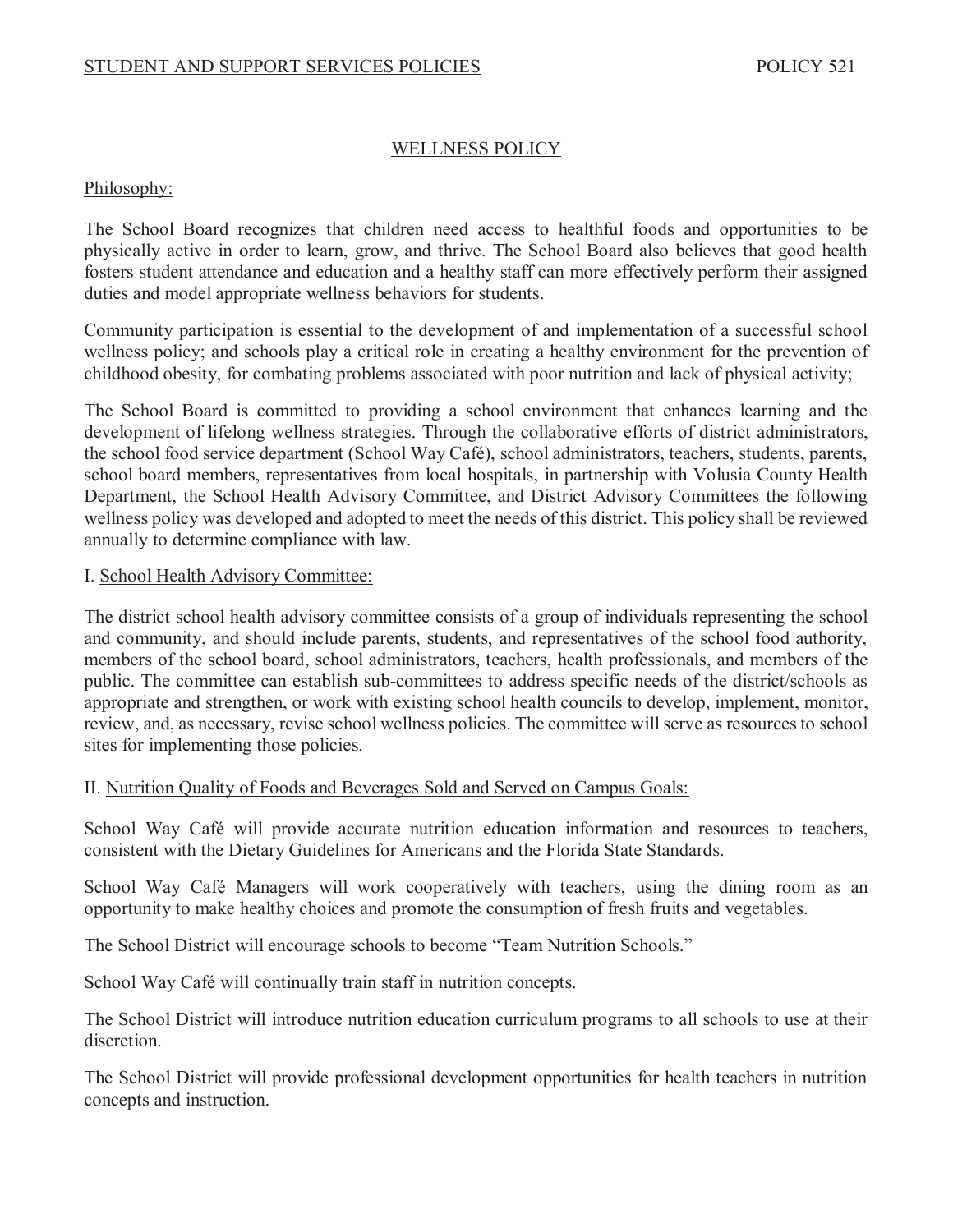#### III. Nutrition Standards for All Foods Available on the School Campus during the School Day:

School Way Café will ensure that all reimbursable program meals served meet the regulations and guidance issued by the Secretary of Agriculture, pursuant to the Child Nutrition Act and the Richard B. Russell National School Lunch Act as those regulations and guidance apply to schools.

The School District will encourage all students to start the day with a healthy breakfast by making breakfast accessible to all students.

School Way Café will offer fresh fruits and vegetables, and promote whole grain products.

The School District will comply with all federal and state regulations regarding competitive food sales and the sale of foods of minimal nutritional value.

The School District will ensure that food and beverages sold in vending machines, snack bars, and concession stands comply with all federal and state regulations. Healthy choices will be made available.

The School District will encourage the limitation of sweet treats served as refreshments at parties and celebrations during the school day.

Schools will be encouraged to develop a list of alternative ideas for rewards and incentives to reduce the use of food as rewards and incentives in the classroom.

The School District will encourage the inclusion/addition of healthy food and beverage choices at extracurricular events.

IV. Nutrition and Physical Activity Promotion and Food Marketing Goals and Other School –Based Activities Designed to Promote Student Wellness:

The School District will provide a clean dining environment for students.

The School District will establish meal times consistent with federal regulations.

The School District prohibits the withholding of food as a punishment.

Schools will support the health of all students by providing health screenings, hosting health clinics, and helping to enroll eligible children in federal and state children's health insurance programs.

The School District will encourage the promotion of school-based health and wellness activities for students.

All schools shall comply with applicable drug, alcohol, and tobacco-free policies and discourage the said use during non-school hours.

V. Physical Activity and Physical Education Opportunities Goals:

Schools will give students opportunities for physical activity through a range of programs, such as recess, intramurals, interscholastic athletics, and physical activity clubs.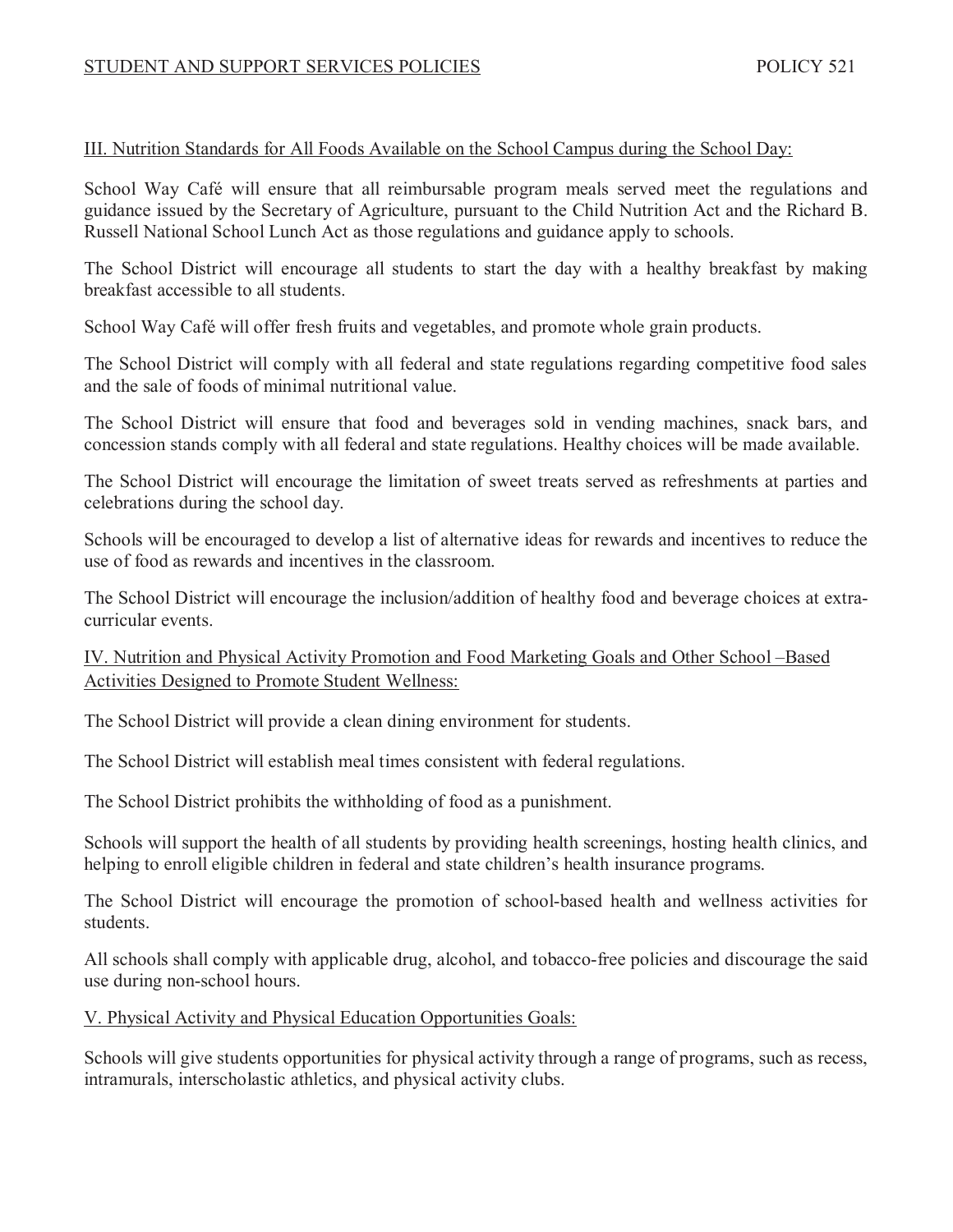Teachers and other school staff are encouraged not to use physical activity or withhold physical activity as negative consequences.

The School District will continue to work with the County of Volusia, and the cities of Volusia County to include schools in recreational programs including opportunities for physical activity which serve the entire community.

The School District's Physical Education department will make innovative technology and rigorous curriculum resources available for teachers in all schools to teach physical activity lessons.

Schools should discourage extended periods (e.g. of two or more hours) of inactivity. When activities make it necessary for students to remain indoors for long periods of time, schools should give students periodic breaks during which they are encouraged to stand and be moderately active.

The School District will provide professional development opportunities for physical education teachers that include fitness concepts and instruction.

Policy 305-Instructional Physical Education:

Students in grade K-5 will receive 150 minutes of physical education/week. On any day during which PE is conducted, it must be scheduled for a minimum of 30 consecutive minutes.

All middle schools are encouraged to provide at least 225 minutes/week of PE.

The minimum requirement for middle schools will require the equivalent of one class period per day of physical education for one semester of each year for students enrolled on grades 6-8.

# VI. Tobacco-Free Campus:

All School District sites will comply with drug, alcohol, and tobacco-free policies.

# VII. Smoking on School Board Property:

The School Board is committed to providing students, staff, and visitors with a tobacco and nicotine free environment. The negative health effects of the use of tobacco and nicotine products for both users and non-users, particularly in connection with second hand smoke, are well established. Further, providing a tobacco and nicotine free environment is consistent with the role modeling responsibilities of teachers and staff for our students.

For the purpose of this policy, "use of tobacco and nicotine products" shall mean all uses of tobacco, including cigars, cigarettes, pipe tobacco, chewing tobacco, snuff, or any other substance or product that contains tobacco or nicotine. However, such "use" shall not include the use of smoking cessation products such as nicotine patches or nicotine gum for their intended purposes.

No person may use tobacco or nicotine products in or on any School Board property, including the outside grounds, or in any School Board owned or operated vehicle.

Tobacco advertising is prohibited on school grounds, in all school-sponsored and school purchased publications, and at all school-sponsored events. Tobacco promotional items that promote the use of